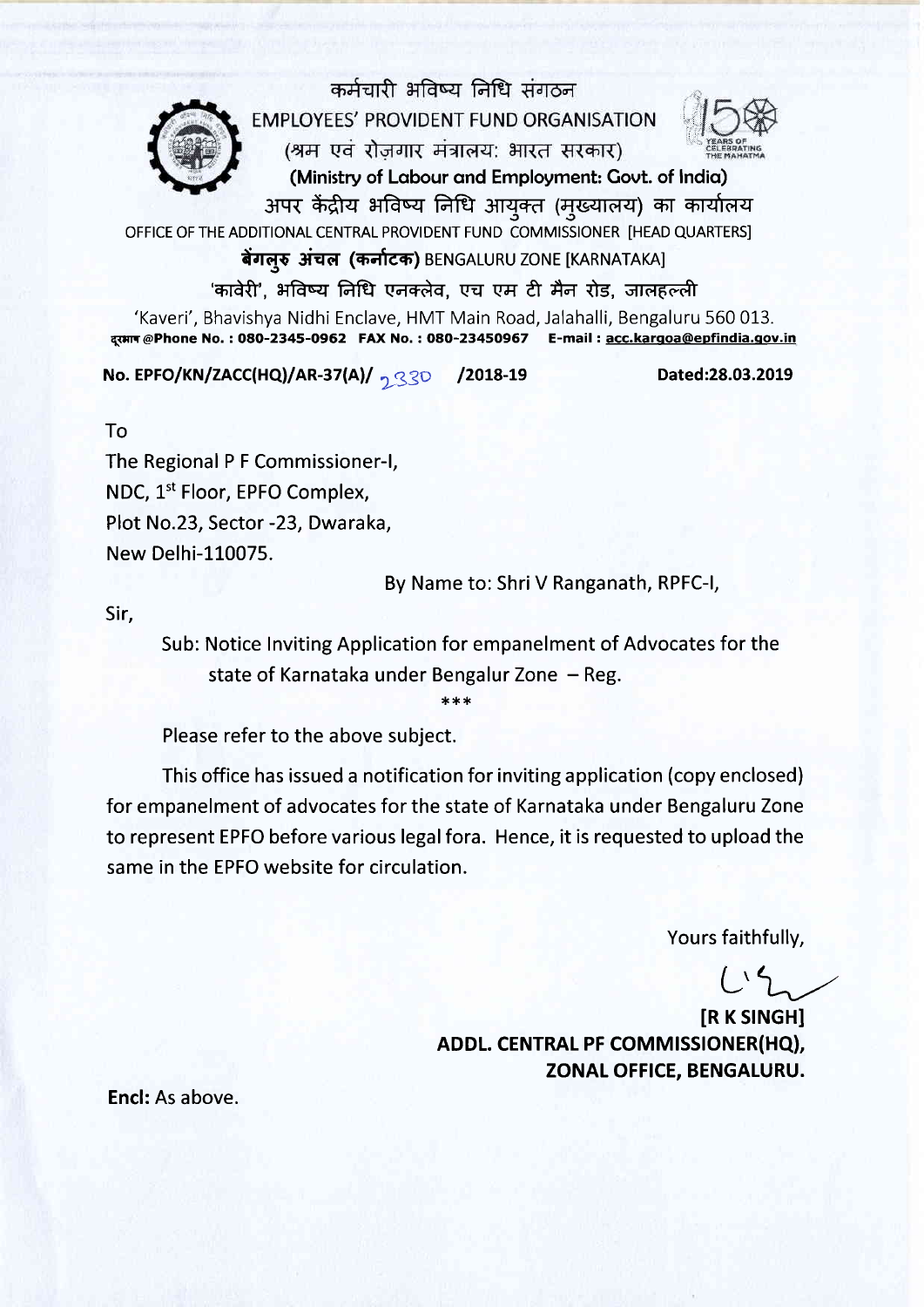

EMPLOYEES' PROVIDENT FUND ORGANISATION

कर्मचारी भविष्य निधि संगठन

 $\frac{1}{2}$ 

 $($ श्रम एवं रोजगार मंत्रालय: भारत सरकार) (Ministry of Lobour ond Employment: Govt. of lndio)

अपर केंद्रीय भविष्य निधि आयुक्त (मुख्यालय) का कार्यालय OFFICE OF THE ADDITIONAL CENTRAL PROVIDENT FUND COMMISSIONER [HEAD QUARTERS]

# बेंगलूरु अंचल (कर्नाटक) BENGALURU ZONE [KARNATAKA]

कावेरी', भविष्य निधि एनक्लेव, एच एम टी मैन रोड, जालहल्ली

'Kaveri', Bhavishya Nidhi Enclave, HMT Main Road, Jalahalli, Bengaluru 560 013 दरभाष @Phone No. : 080-2345-0962 FAX No. : 080-23450967 E-mail : acc.kargoa@epfindia.gov.in

No. EPFO/KN/ZACC(HQ)/AR-37(A)/2324 /2018-19 Dated:28.03.2019

# NOTICE INVITING APPLICATIONS FOR EMPANELMENT OF ADVOCATES

Employees' Provident Fund Organization (EPFO), on behalf of the Central Board, Employees'Provident Fund, a statutory body under the Ministry of Labour & Employment, Government of India, proposes to engage Panel Counsel(s) to represent the Central Board, EPF before various Legal Forum (viz., Karnataka High Court, CAT, DCDRF, SCDRC, Lower Courts, CGIT-Bengaluru).

The practicing advocates who are registered with Bar Council of India/State Bar Council are eligible for empanelment. The qualification, experience, schedule of fees, other terms and conditions and the application format in which the application has to be made, have been prescribed.

The Advocates who are on the existing panel of EPFO shall cease to be on the panel of EpFO after new panel is finalized against this notice. Therefore, they may also apply afresh in response to the notice.

Eligible practicing Advocate must submit application in the format prescribed in Annexure "A" and Annexure "B" enclosed herewith, along with allsupporting documents in <sup>a</sup> sealed envelope to:-

### Office of the Additional Centrdl P F Commissioner, Bhavishyo Nidhi Enclove,'Koveri', HMT Moin Road, Jalahalli, Bengaluru - 560013.

The envelop should be superscripted as following:-

"Applicotion for Emponelment of Advocote for Karnataka High Court, CAT, DCDRF, SCDRC, NCDRC, Lower Courts ond CGIT- Bengoluru".

The last date of receiving of Applications in the prescribed format along with supporting documents is 15.04.2019 till 5.00PM.

Application for empanelment at EPFO does not confer any right/assurance whatsoever, to an applicant that he/she will be empanelled on the panel of EPFO. Letters to Advocates confirming their empanelment will be issued by EPFO separately.  $\sqrt{6}$ 

> **IR K SINGHI** ADDL. CENTRAL PF COMMISSIONER(HQ) ZONAL OFFICE, BENGALURU.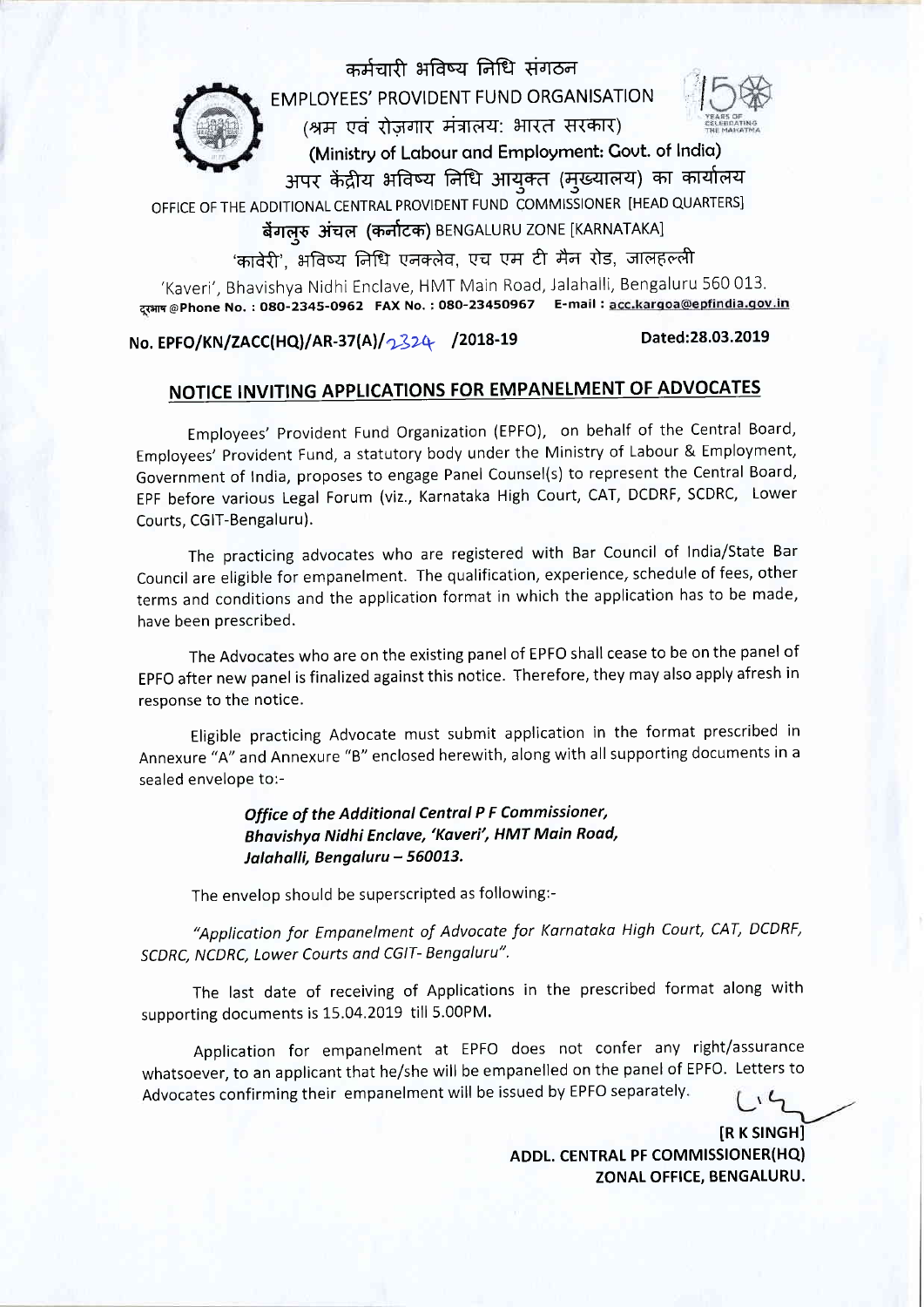#### GUIDELINES FOR EMPANELMENT OF ADVOCATES

Following guidelines are designed to provide and regulate the manner and procedure for empanelling the advocates to represent and assist EPFO before various courts and for regulating the referrals of the cases and payment of fee/remuneration. These guidelines shall supersede all existing instructions in this regard, if any and is subject to change without assigning any reason.

### 1. Eligibility of Empanelment:

 $\overline{(\cdot)}$ 

Before filling the application form, the candidates are advised to carefully read and follow the eligibility criteria, instructions and terms & conditions for empanelment of Advocates in EPFO mentioned herein below:-

### (a) Qualification and experience for conducting cases in High Court of Karnataka.

i) Be enrolled/ registered as an advocate with the State Bar Council.

ii) Have a minimum, relevant experience of Ten years of handling Civil, Service, Labour, Arbitration matters and other cases before a High Court with a fair knowledge of labour laws with special reference to Employees' Provident Funds and Miscellaneous Provisions Act 1952 (E.P.F and M.P.Act. 1952).

### (b) Qualification and experience for conducting cases in CGIT, Bangalore.

i) Be enrolled/ registered as an advocate with the State Bar Council.

ii) Have a minimum, relevant experience of Ten years of handling Civil, Criminal, Service, Labour, Arbitration matters and other cases with a fair knowledge of labour laws with special reference to Employees' Provident Funds and Miscellaneous Provisions Act 1952 (E.P.F and M.P.Act. 1952).

### (c) Qualificotion and experience for conducting coses in Stote Consumer Disputes Redressol Commission, District Courts, Lower Courts and Consumer fora.

i) Be enrolled/ registered as an advocate with the State Bar Council.

ii) Have a minimum, relevant experience of Ten years of handling Civil, Criminal, Service, Labour, Arbitration matters and other cases with a fair knowledge of labour laws with special reference to Employees' Provident Funds and Miscellaneous Provisions Act 1952 (E.P.F and M.P.Act. 1952).

#### 2. Tenure of Empanelment:

The initial empanelment will be for the period of two years i.e. for the period 0L.O4.2OL9 to 31.03.2021. Performance of empanelled advocates shall be reviewed at regular interval for continuance in the panel of Advocate.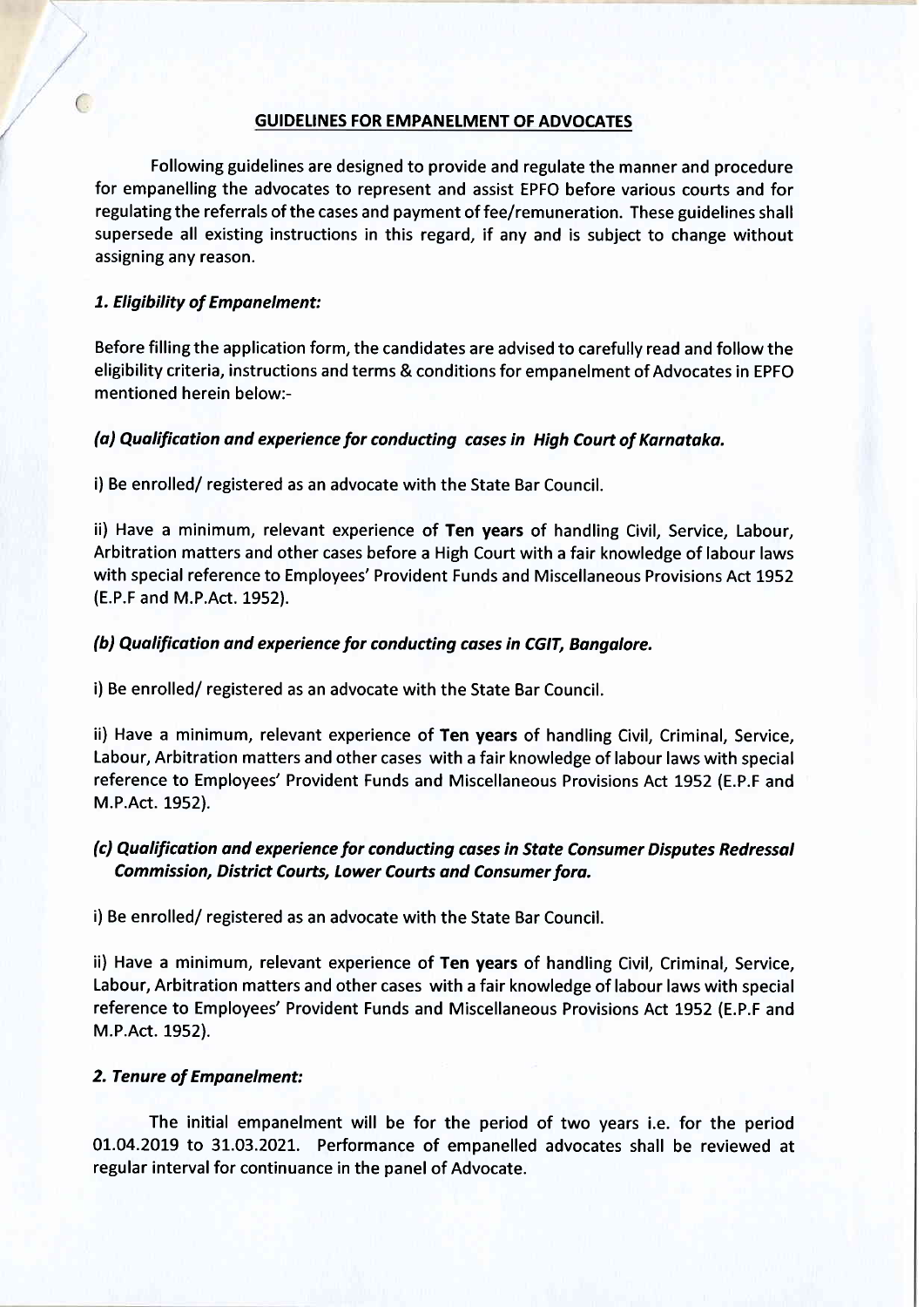### 3. Payment of Fee and other conditions:

i) The fee payable to the Advocates shall be governed by the guidelines issued and as amended from time to time.

ii) The Competent Authority shall have the right in exceptional cases to approve the payment of a higher fee than the fee mentioned in the annexed schedule keeping in view the importance of the matter and the efforts put in by the advocate in a particular case.

iii) No retainer fee shall be paid to any panel Advocate merely because such advocate has been empanelled.

#### 4. Procedure for Emponelment:

- a. The applicant advocate must apply on the format prescribed by the EPFO only. No other format will be entertained.
- b. An applicant advocate willing to be empanelled for more than one forum (i.e., for Karnataka High Court, CGIT, DCDRF, SCDRC, District Courts, Lower Courts or Consumer Fora) may apply separately for each forum in separate envelope superscribed as mentioned earlier.
- c. Any application received after the last date prescribed in the advertisement shall not be entertained.
- d. No applicant advocate shall be called for interview/interaction unless he/she satisfies the eligibility conditions and is shortlisted for the same.
- e. Depending upon the requirement and number of applications received, EPFO reserves the right to shortlist the candidates to be called for interview/interaction and to be empanelled.
- f. Merely fulfilling the eligibility criteria will not confer any right on an applicant advocate to be called for interview/interaction and to be selected.
- g. The decision of the competent authority regarding short listing and selection of the candidates shall be final.
- h. Canvassing in any form shall be treated as a disqualification. The candidature of such applicants shall be cancelled forthwith.

i. A list of shortlisted applicant advocates with the date, time and venue of lnterview will be uploaded on our website i.e. www.epfindia.gov.in

j. The applicant advocate shall bring original documents at the time of interview.

k. The list of selected advocates will be made available on EPFO website www.epfindia.gov.in Letter to applicant advocates confirming their empanelment will be issued by EPFO separately.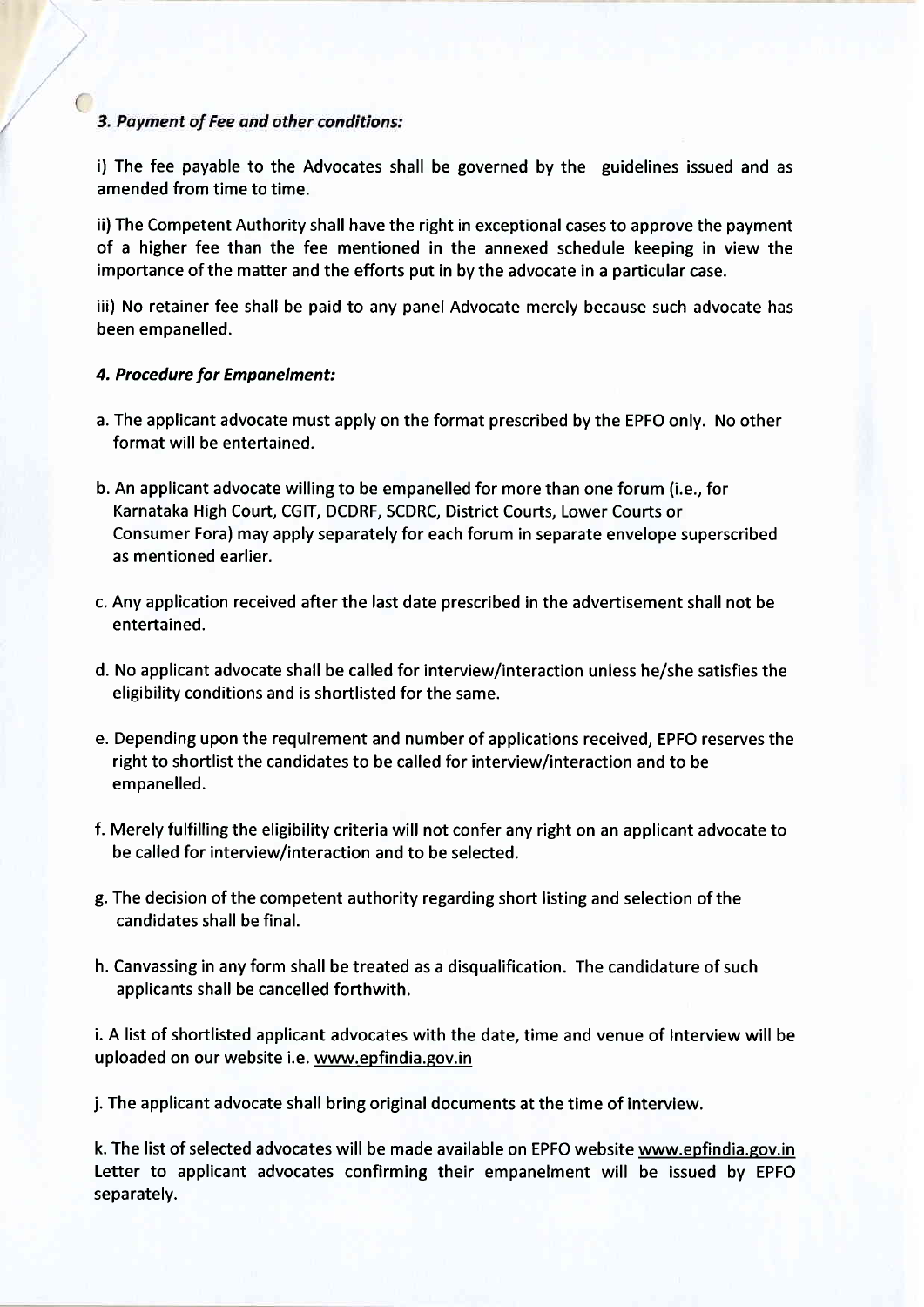#### ' 5. Duties of the Empanelled Advocates:

 $\bigcirc$  1. The Advocate shall not advise any party or accept any case against the EPFO in which he/she has appeared or is likely to be called upon to appear for or advise which is likely to affect or lead to litigation against the EPFO.

2. Timely appearance of the Counsel to contest the cases for EPFO in the Court is a must. His/her absence in the Court, without any reasonable ground and notice in advance, will not be accepted.

3. EPFO sends the information to the panel advocates through email regarding entrustment of a case and after receiving the e-mail. lt is duty of the panel Advocates to collect the brief/copy of petition along with assignment letter from the concerned office of EPFO at the earliest.

4. EPFO is free to engage any advocate of its own choice and an empanelled Advocate shall make no claim that he/she alone should be entrusted with EPFO's legal matter(s).

5. Refusal by any advocate to accept any work without any reasonable cause (e.g. on grounds of conflict of interest) may entail removal of such advocate from the panel, forthwith without waiting for the empanelment period to expire.

6. The advocates shall accept the terms and conditions of the empanelment as determined by the EPFO from time to time.

7. In order to ensure that there is effective check on the cases being conducted, the Advocates on the panel must report the status of the cases after each date of hearing. Failure to submit status report will be a ground for removal of the name of the lawyer concerned from the panel.

8. In cases where on the request of the Union of India, Ministry of Labour & Employment have also to be represented, no extra fee shall be paid to the advocate to watch and safeguard the interests of Union of India, Ministry of Labour & Employment.

9. lf required, render all assistance to Special or Senior Counsel engaged in a particular case before the Supreme Court, High Court and other Judicial bodies.

10. Keep EPFO informed and updated on all-important developments in the designated cases, dates of hearing, order of the court on the date of its pronouncement, supplying copy of orders/judgment etc.

11. Furnish monthly statement about the cases represented by him/her before the High Court/CGIT or any other authority and their outcomes.

12. When any case attended by him/her is decided against the Organisation, the Advocate concerned must give considered opinion regarding the reasons for such adverse order the advisability of filing an appeal from such a decision not later than 5 working days of the order (original copy).

L3. 30% of the fees payable to the counsel shall be deducted if the certified copy of the judgment is not handed over to the Legal cell of EPFO within three days (excluding the time taken by the Court in preparation of the copy) from the date of judgment.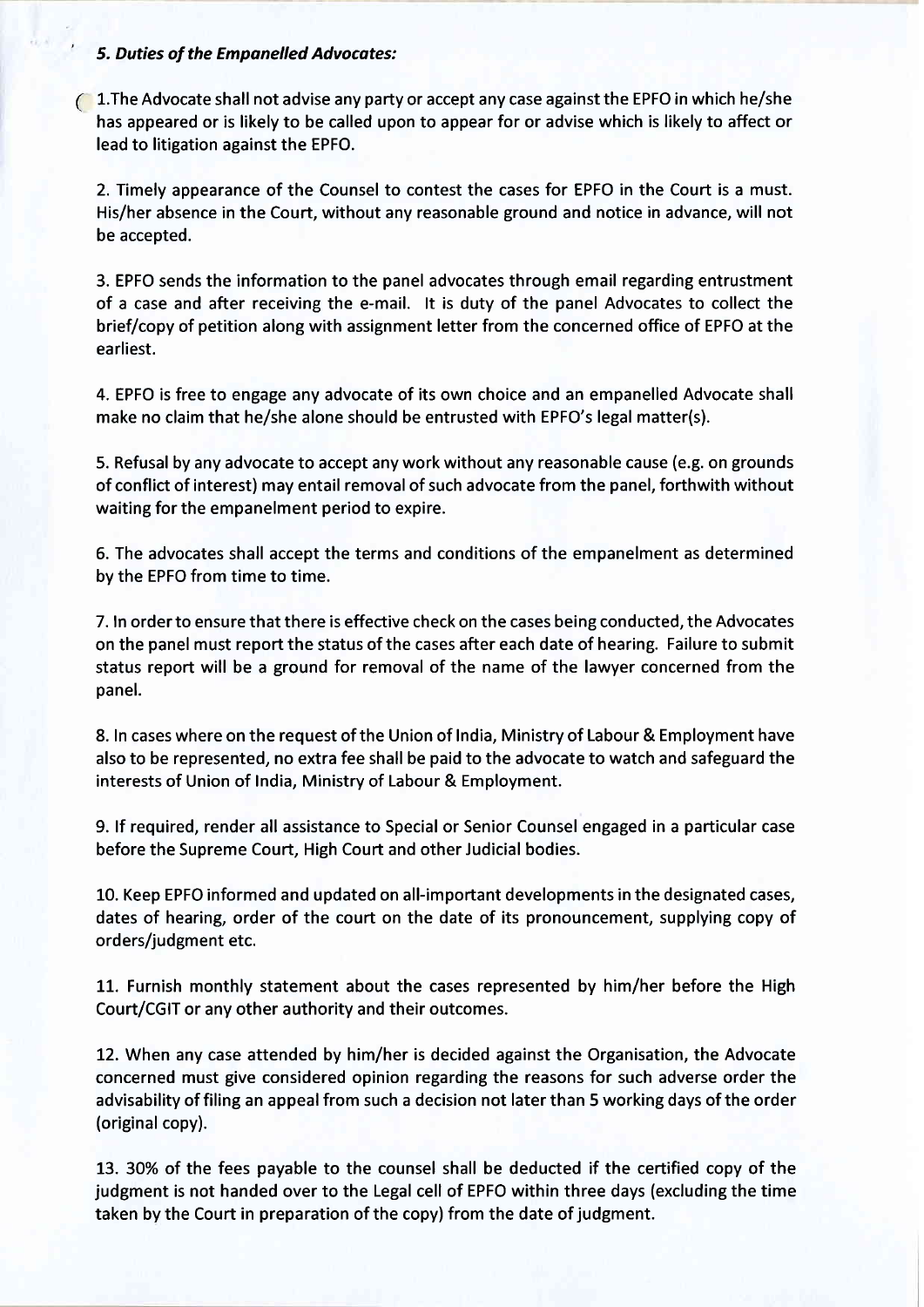### (' 6. Removol from ponel:

EPFO reserves the right to terminate the empanelment of a Counsel with one month's notice in writing without assigning any reason. The counsel may also resign from the Organization by serving one month's notice.

Empanelment shall be liable to be cancelled due to occurring of any of the following disablements on the part of the Advocate.

(i)Giving false information in the application for empanelment;

(ii)Failing to attend the hearing of the case without any sufficient reason and/or prior information;

(iii)Not acting as per EPFO's instructions or going against specific instructions;

(iv) Threatening, intimidating or abusing any of the EPFO's employees, officers or representatives;

(v) Passing on information relating to EPFO's case on to the opposite parties or their advocates or any third party which is likely to cause any damage to the EPFO's interests.

(vi) Giving false or misleading information to the EPFO relating to the proceedings of the case; and

(vii) Seeking frequent adjournments or not objecting the adjournment moved by other party without sufficient reason

(viii) Frequent absence from the court proceedings even if "pass over" or "Proxy" is obtained by an advocate.

 $L^{2}$ **IR K SINGHI** ADDL. CENTRAL PF COMMISSIONER(HQ) ZONAL OFFICE, BENGALURU.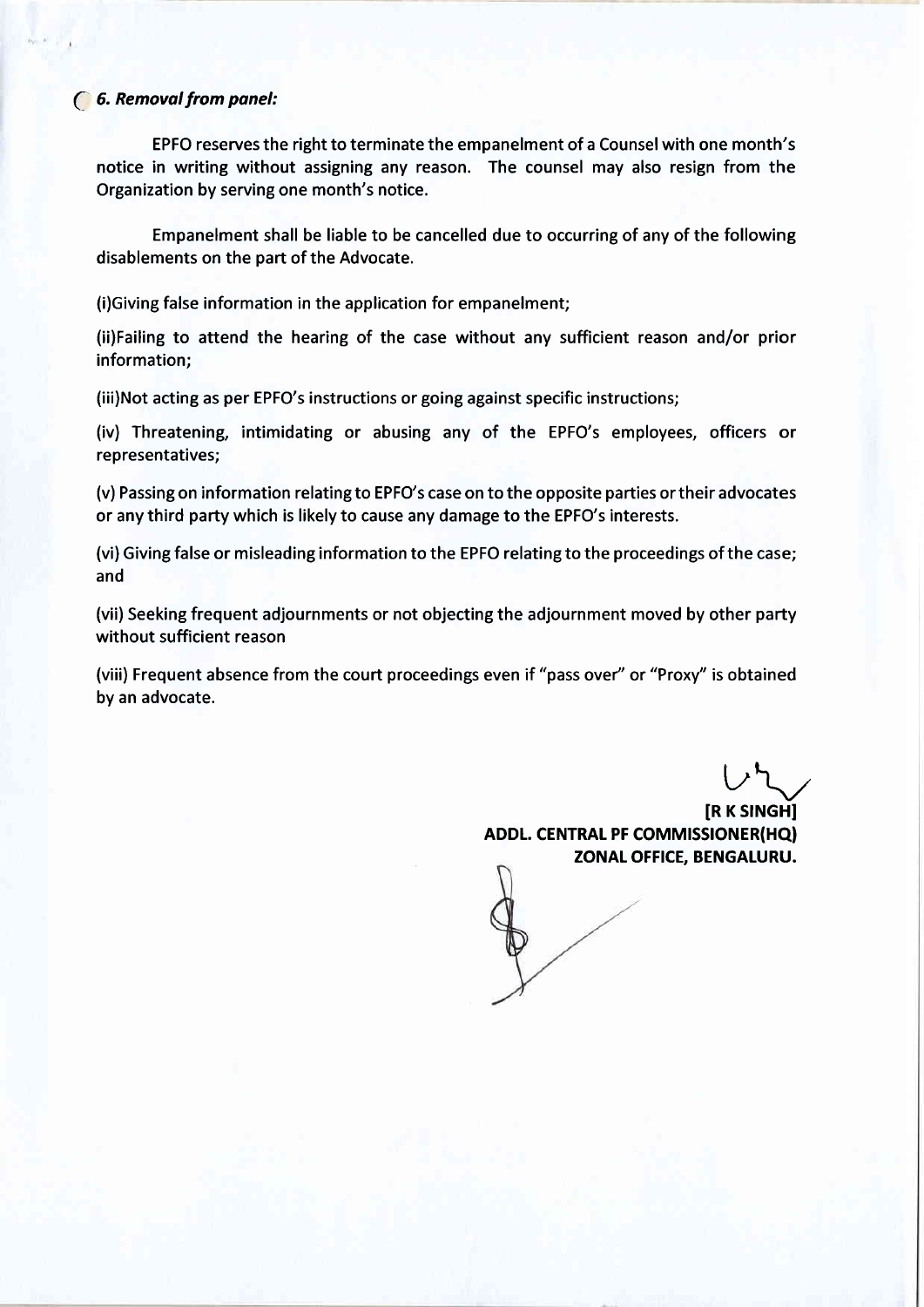APPLICATION NO **(TO be filled by EPFO)** 

# APPLICATION FORM FOR EMPANELMENT IN EPFO

(TO BE FILLED IN BY All APPLICANT ADVOCATES)

To,

 $\sigma$   $\chi$ 

Office of the Additional Central P F Commissioner, Bhavishya Nidhi Enclave, 'Kaveri', HMT Main Road, Jalahalli, Bengaluru - 560013.

| Name (in Block letter)                                 |
|--------------------------------------------------------|
| Father's name:                                         |
| Court for which applied                                |
| <b>CHECKLIST</b>                                       |
| List of documents attached (please tick)               |
| Copy of all certificates & mark - sheets (Xth onwards) |
|                                                        |
| <b>Experience Certificate</b>                          |
|                                                        |
| Dully filed Annexure - A & B                           |
| Others (Please specify): 1.                            |
| 2.                                                     |
|                                                        |
|                                                        |

|                | <b>PERSONAL DETAILS (IN Block letters)</b>                                                                                                    |  |  |
|----------------|-----------------------------------------------------------------------------------------------------------------------------------------------|--|--|
| 1.             | <b>Name</b>                                                                                                                                   |  |  |
| 2.             | Father's/Husband's Name                                                                                                                       |  |  |
| 3.             | Date of Birth                                                                                                                                 |  |  |
| 4.             | Age on (last date of receipt of<br>application)                                                                                               |  |  |
| 5.             | Nationality                                                                                                                                   |  |  |
| 6.             | <b>Marital status</b>                                                                                                                         |  |  |
| $\overline{7}$ | Address for correspondence with PIN<br>and Phone No.                                                                                          |  |  |
| 8              | Permanent Address with PIN and<br>Phone No.                                                                                                   |  |  |
| 9              | Address of Office/Chamber, if any, with<br>PIN and Phone No.                                                                                  |  |  |
| 10.            | Email ID                                                                                                                                      |  |  |
| 11             | Are you related to any EPFO<br>employee? If so please give details (viz.<br>Name, Desig., place of work &<br>relationship with the applicant. |  |  |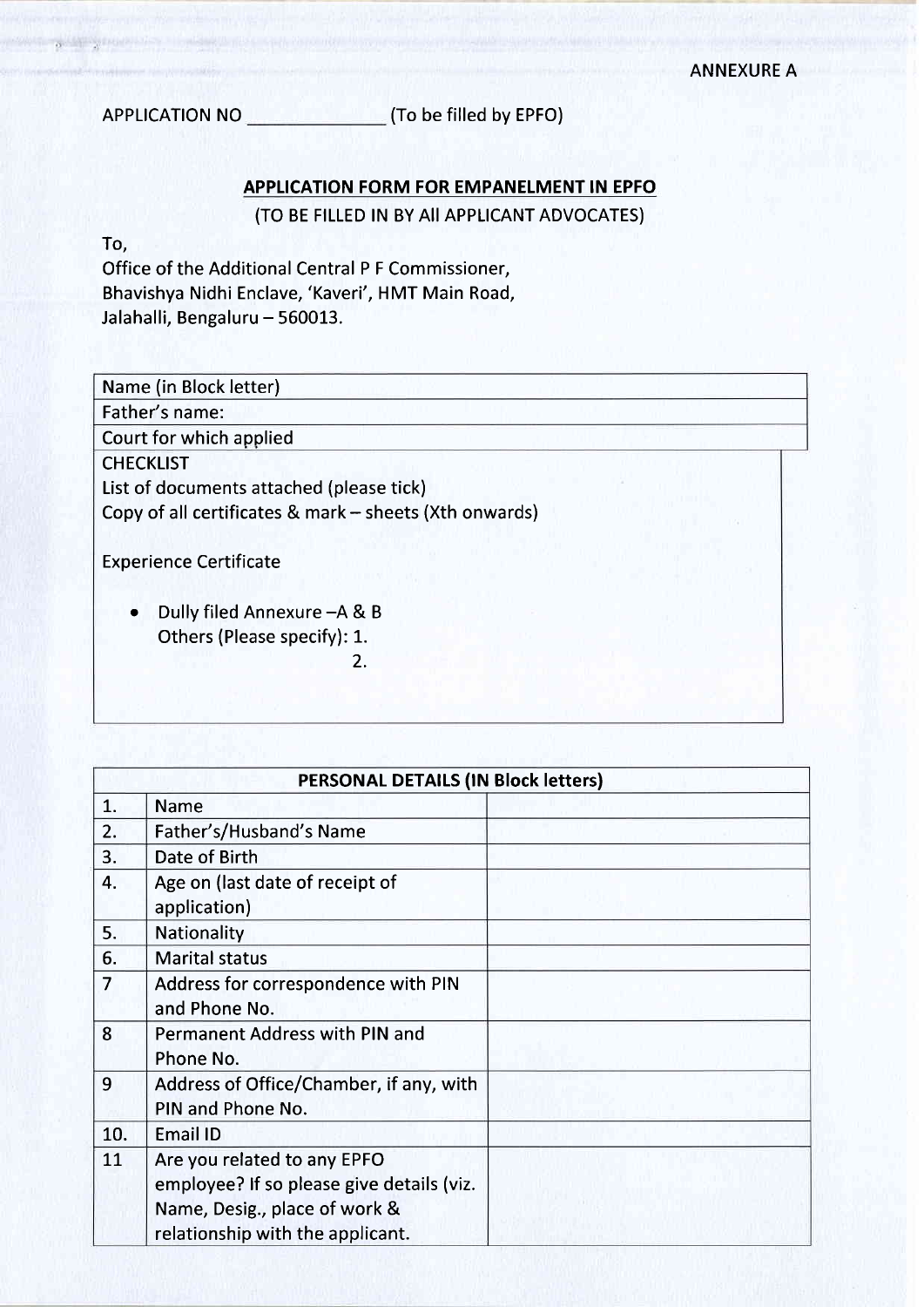12. Details of Educational qualification (Commencing with the Matriculation or equivalent examination)

| <b>Examinations</b>    | of<br>the<br><b>Name</b> | Class or 1st | subject<br>%<br>of | of<br>Year |
|------------------------|--------------------------|--------------|--------------------|------------|
| passed                 | <b>Board/University</b>  | division     | <b>Marks</b>       | passing    |
| $10^{th}$ /            |                          |              |                    |            |
| Matriculation          |                          |              |                    |            |
| $12th$ /               |                          |              |                    |            |
| Intermediate           |                          |              |                    |            |
| "Graduation            |                          |              |                    |            |
| LLB/Law                |                          |              |                    |            |
| Graduate               |                          |              |                    |            |
| Degree                 |                          |              |                    |            |
| <b>Post Graduation</b> |                          |              |                    |            |
| Other                  |                          |              |                    |            |
| Professional           |                          |              |                    |            |
| Qualification          |                          |              |                    |            |

13. whether the applicant is currently on the Panel of any other Government Department/PSU/Statutory Body/Autonomous Body etc., and if yes, the details below (Self-certified copy of the Office Order/letter of empanelment may be attached.

| Name                        | the $ $ From | ้ 0 |
|-----------------------------|--------------|-----|
| Department/PSU/Statutory    |              |     |
| <b>Body/Autonomous Body</b> |              |     |
|                             |              |     |
|                             |              |     |

14. whether the applicant has worked as Legal Researcher (LR) attached to any Court/Judge? lf yes, the details and the supporting documents:

| Name of Court/Judge | <b>Period of Research</b> | Supporting documents |
|---------------------|---------------------------|----------------------|
|                     |                           |                      |
|                     |                           |                      |

15. if one or more advocates are associated as juniors of the applicant, their details be provided below:

| SI.No | Name of the advocate | Enrolment no. with date |
|-------|----------------------|-------------------------|
|       |                      |                         |

16. infrastructural facilities with the applicant (please tick if available) be provided below:

| SI.No | <b>Office Space</b> | <b>Office Clerk</b> | Steno/Typist | Support staff |
|-------|---------------------|---------------------|--------------|---------------|
|       |                     |                     |              |               |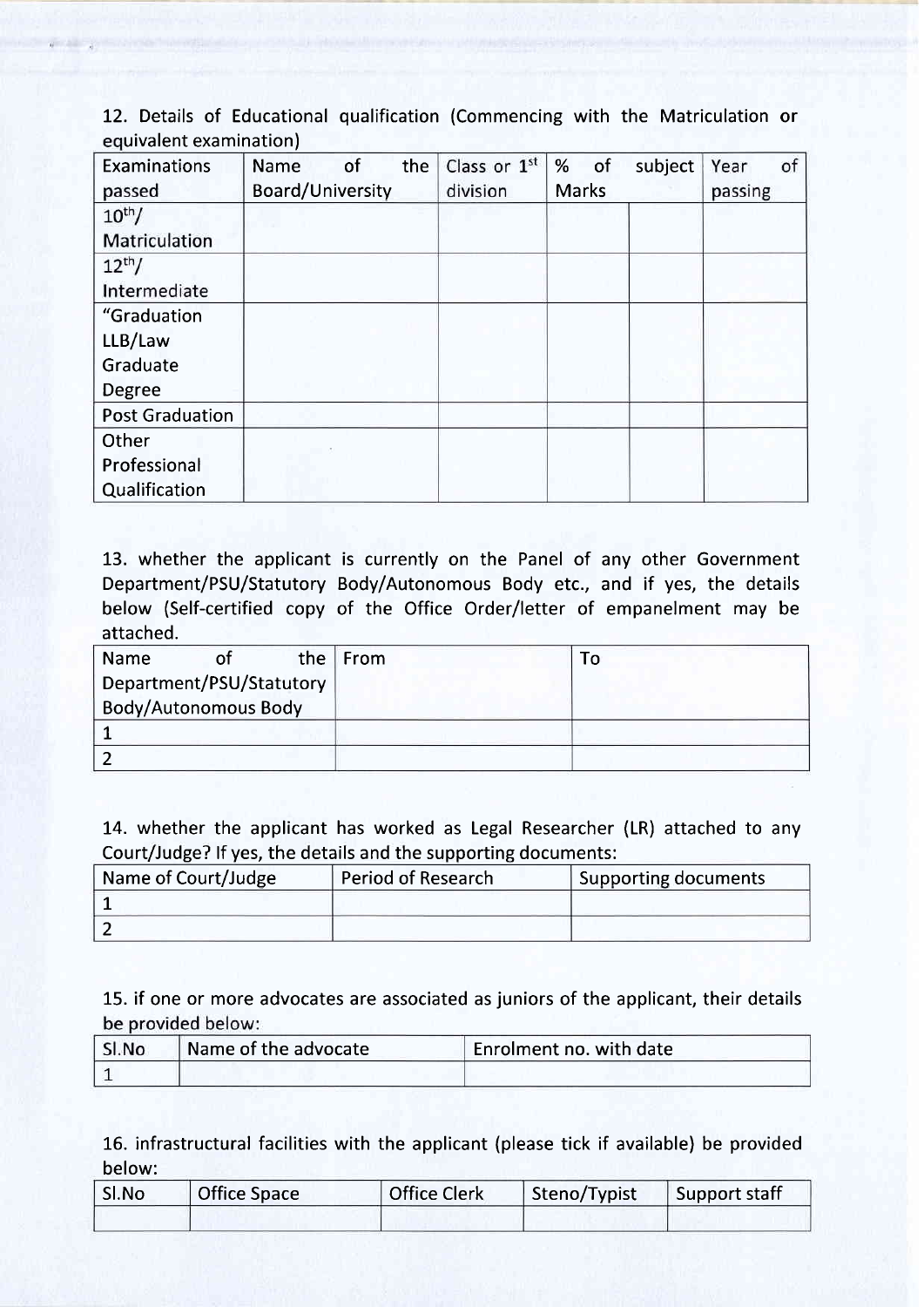17. No. of cases relating to EPF & MP Act 1952, if handled earlier:-

| SI. No.   Title of case (Documentary proof must be attached) |  |
|--------------------------------------------------------------|--|
|                                                              |  |

18. Whether the applicant has been engaged (through Vakalatnama) as counsel in any landmark or mother case? lf yes, the particulars of the case with copy of the judgement wherein his/her name ls recorded as advocate for one of the parties  $(Conv of order / iudeement be attached as proof):$ 

| Name of the Court | Case title | Nature of Judgement |
|-------------------|------------|---------------------|
|                   |            |                     |
|                   |            |                     |

19. Whether lncome Tax return is being filed for last five years? Yes/No (lf Yes, please attach copies of lTRs).

# 20. Details of Bank Account/ Aadhar Number be provided below:-

| <b>Bank Account details (Bank)</b><br>Name, Account No.,<br>Address of the Branch and<br><b>IFSC Code)</b> | <b>PAN Number</b> | Aadhar Number |
|------------------------------------------------------------------------------------------------------------|-------------------|---------------|
|                                                                                                            |                   |               |

21. Whether any proceeding has ever been commenced or is continuing before the Disciplinary Committee of the Bar Council for alleged professional misconduct:-

| SI. No. | Details of allegations and | Findings made by the Disciplinary |
|---------|----------------------------|-----------------------------------|
|         | proceedings                | Committee                         |
|         |                            |                                   |
|         |                            |                                   |

22. Whether any criminal complaint has even been filed or FIR registered or any criminal proceeding has ever commenced against the applicant advocate:-

| SI. No. | Details of allegations and<br>proceedings | Findings made by the Court |
|---------|-------------------------------------------|----------------------------|
|         |                                           |                            |
|         |                                           |                            |

23. Any additional professional qualificatlon(s), which will further the candidature, including membership of professional societies, awards and honours etc. may be listed in the box below (Documentary. proofs may be attached):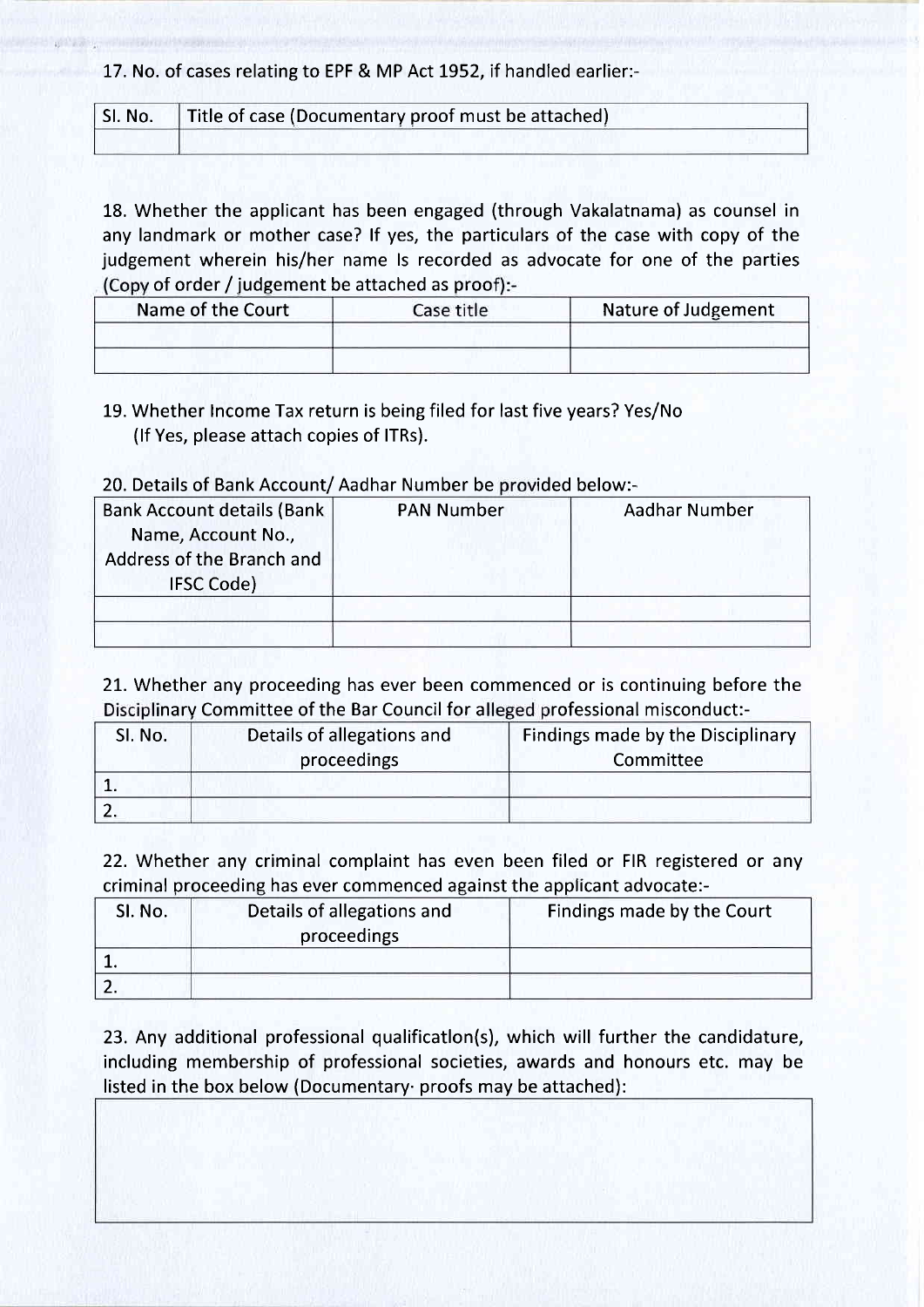#### UNDERTAKING

1) I hereby confirm and declare that the information furnished in the application and in the attached Certificate is true/correct and complete to the best of my knowledge and belief. I have not concealed any relevant information. I am fully aware that if any of the information furnished by me is found to be false/ incorrect, my candidature for the empanelment will be treated as cancelled and matter will be referred to the appropriate authority.

2) | also undertake to maintain absolute secrecy about the cases of the EPFO as required under the Act, Rules and Regulations thereunder.

3) | also undertake to return all cases filed and records to the EPFO as and when required by EPFO.

4) I agree with the Fee Schedule notified by EPFO.

Place:

Date: Signature of Advocate

Enrolment Number Mobile Number